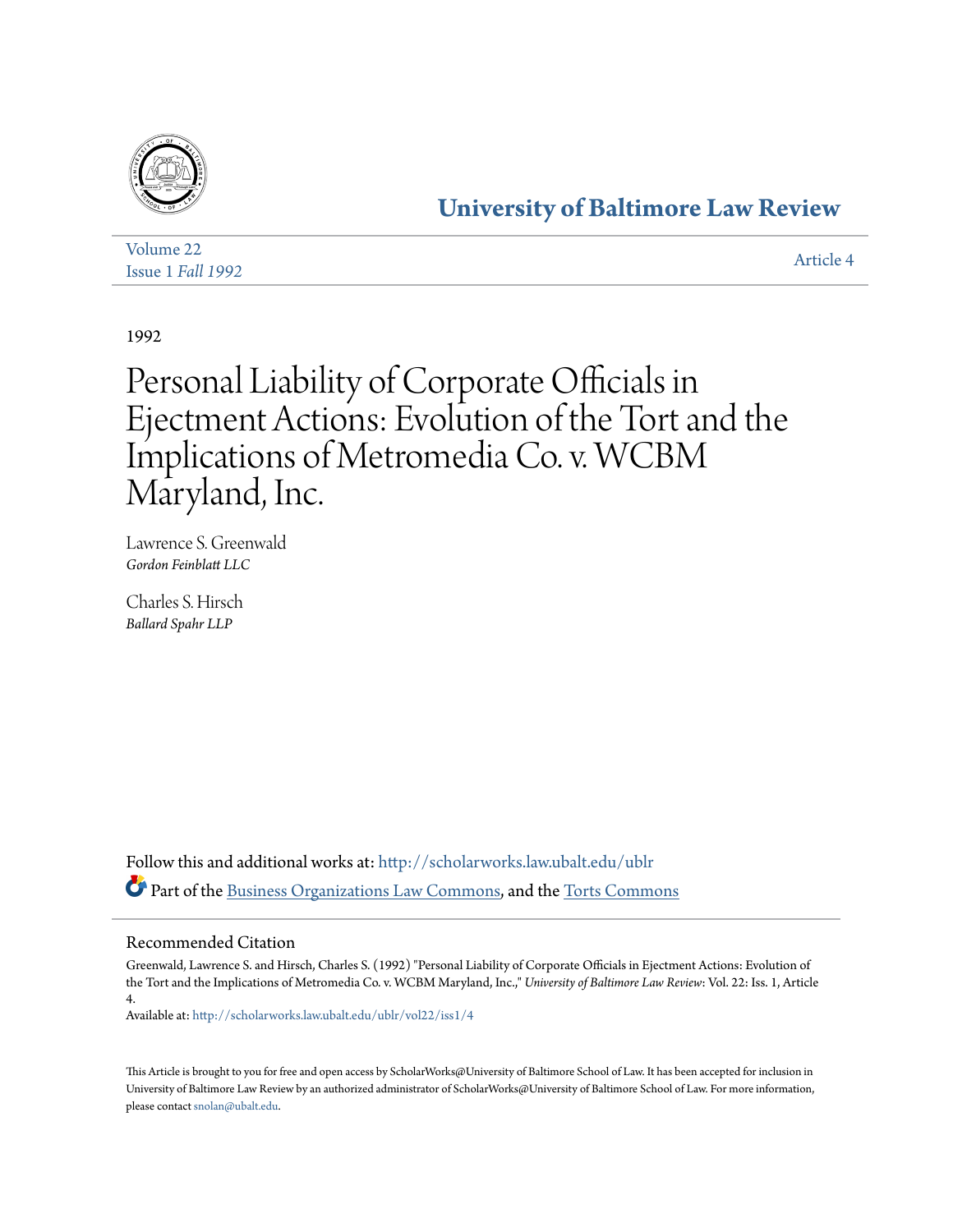# PERSONAL LIABILITY OF CORPORATE OFFICIALS IN EJECTMENT ACTIONS: EVOLUTION OF THE TORT AND THE IMPLICATIONS OF *METROMEDIA CO. V. WCBM MARYLAND, INC.*

#### Lawrence S. Greenwaldt and Charles S. Hirsch‡

Most corporate officers and directors sleep easily at night believing that if they act solely in the best interest of their corporation and avoid activities that would permit the piercing of the corporate veil,<sup>1</sup> they are insulated from personal liability for actions taken on behalf of the corporation. The Court of Appeals of Maryland recently sent a wake-up call to corporate officers and directors in *Metromedia Co. v. WCBM Maryland, Inc.*<sup>2</sup> In *WCBM*, the court reaffirmed a  $long$  held, but frequently overlooked, principle  $-$  that corporate officers and directors are personally liable for tortious acts that they commit, inspire, or in which they participate, even if performed in the name of the corporation. What may add an extra jolt to an already restless group of corporate officials is that the underlying cause of action in *WCBM* was ejectment, an action that many people think of as strictly possessory. This article will discuss the nature and evolution of ejectment as a tort, the individual liability of corporate officials for tortious acts, and the *WCBM* case.

## I. HISTORY OF EJECTMENT

Although misconceptions exist surrounding the nature of ejectment, it is historically a tort action. Ejectment originated at common law as a form of trespass.<sup>3</sup> At common law, a tenant could bring an action for ejectment to recover damages from a person who wrongfully ejected him from his premises.<sup>4</sup> Under the original form of an ejectment action, a plaintiff's recovery was limited to damages;

- t B.S., 1961, University of Pennsylvania; L.L.B., 1964, Harvard University; Partner, Gordon, Feinblatt, Rothman, Hoffberger & Hollander, Baltimore, Maryland.
- :I: B.A., *cum laude,* 1983, University of Maryland; J.D., 1987, Georgetown University Law Center; Associate, Ballard, Spahr, Andrews & Ingersoll, Baltimore, Maryland.
- 1. *See* Bart Arconti & Sons, Inc. v. Ames-Ennis, Inc., 275 Md. 295, 310-12, 340 A.2d 225, 234-35 (1975) ("[T]he corporate entity will be disregarded ... to prevent fraud . . . .").
- 2. 327 Md. 514, 610 A.2d 791 (1992).
- 3. Trespass has long been recognized as a common law tort. W. PAGE KEETON ET. AL., PROSSER AND KEETON ON THE LAW OF TORTS § 13, at 67 (5th ed. 1984).
- 4. ALLAN H. FISHER, ESSENTIALS OF MARYLAND PLEADING at 188-89 (2d ed. 1922); MARTIN NEWELL, NEWELL ON EJECTMENT 2 (1892).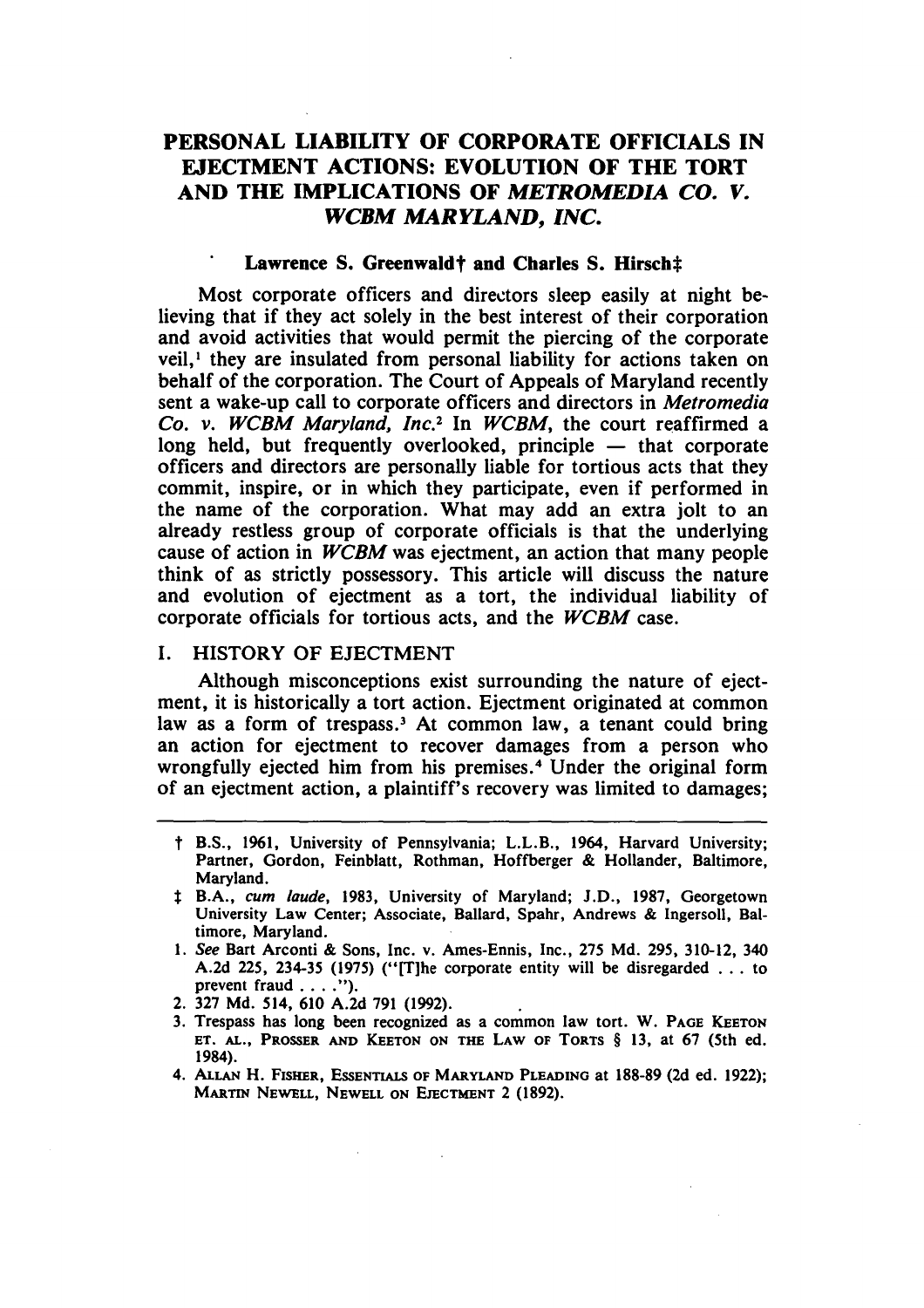he could not recover possession of the premises. *S* Recovery in ejectment actions was eventually expanded in the fifteenth century to include both damages and possession.6

Even in its expanded form, ejectment was available only to tenants, not landowners.<sup>7</sup> A landowner who sought to recover possession of his property had to bring "real actions" that have been described as involving "almost endless technicalities and subtleties."8 In order to avoid the technicalities and subtleties associated with real actions, a practice developed in which the landowner would create a "straw" tenant who would lease the land from the landowner; the straw tenant would then file an action in ejectment to oust the "trespasser. "9 Since the straw tenant was only a nominal plaintiff suing on behalf of the landowner, his recovery was limited to possession of the property and nominal damages. 10 In order to recover actual damages,<sup>11</sup> the landowner had to bring a subsequent action for trespass, on the theory that once the defendant was adjudged to be wrongfully in possession of the property, he was liable to the landowner for trespass damages.<sup>12</sup>

This was the state of the common law of ejectment in England when it was adopted in Maryland.<sup>13</sup> The court of appeals discussed this history in one of its early ejectment cases:

[When] the action of ejectment remained in its original state, and the ancient practice prevailed, the measure of the damages given by the jury, when the plaintiff recovered his term, were the profits of the land accruing during the tortious holding of the defendant. But as upon the introduction of the modern system, the proceedings became altogether fictitious, and the plaintiff merely nominal, the damages assessed became nominal also.... It was therefore

11. The damages available were *mesne* profits. *Mesne* profits are profits occurring during wrongful possession, BLACK'S LAW DICTIONARY 990 (6th ed. 1990), or specifically "the rents and profits, or the value of the use and occupation of the real property recovered in an action of ejectment during the period the property has been wrongfully withheld." NEWELL, *supra* note 4, at 606.

<sup>5.</sup> Arthur G. Sedgwick & Frederick S. Wait, *The History oj the Action oj Ejectment in Eng/and and the United States, in* 3 SELECT ESSAYS IN ANGLO-AMERICAN LEGAL HISTORY 611 (1909); HARRY M. SACHS, JR., POE'S PLEADING AND PRACTICE § 50, at 73 (6th ed. 1970).

<sup>6.</sup> NEWELL, *supra* note 4, at 7-8; SACHS *supra* note 5, at 73.

<sup>7.</sup> NEWELL, *supra* note 4, at 7-8; SACHS *supra* note 5, at 73-74.

<sup>8.</sup> NEWELL, *supra* note 4, at 8.

<sup>9.</sup> SACHS, *supra* note 5, at 73-74.

*<sup>10. [</sup>d.* at 74.

<sup>12.</sup> SACHS, *supra* note 5, at 74. '

<sup>13.</sup> Maryland explicitly adopted the common law of England as it existed on July 4, 1776. MD. CODE ANN., CONST. art. 5 (Maryland Declaration of Rights).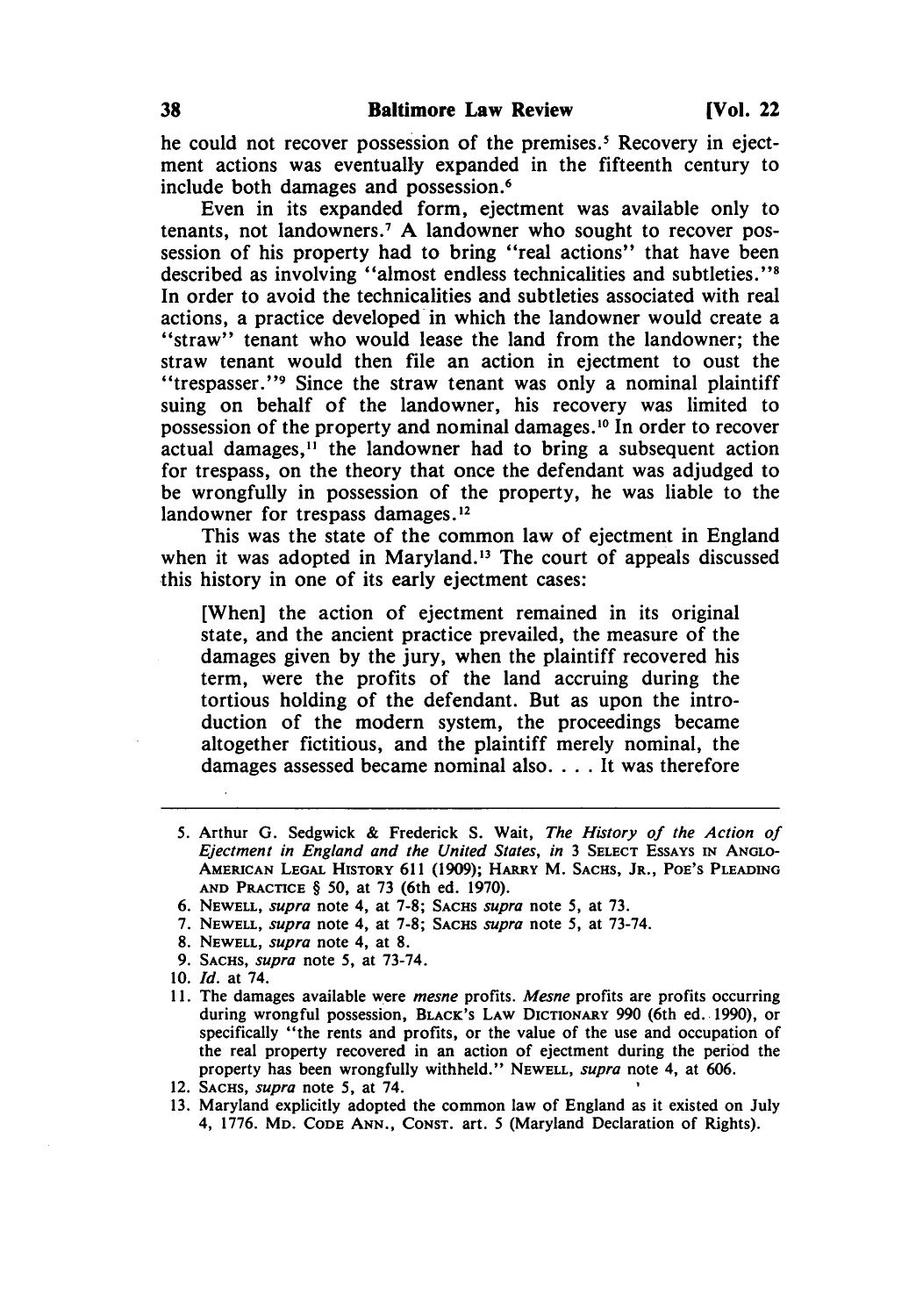necessary, to give another remedy, to the claimant for these damages. 14

Unlike a minority of states, which changed the common law of ejectment to permit plaintiffs to recover damages under an implied contract theory,<sup>15</sup> Maryland left the essence of ejectment intact, although the legislature eventually simplified the action. In 1870 the legislature eliminated the need to use straw tenants when it enacted legislation that permitted a landowner to bring an action for ejectment in his own name.<sup>16</sup> In 1872, the legislature went a step further when it eliminated the need to bring two separate actions to recover possession and damages by permitting an aggrieved party to recover both possession and actual damages in a single action. 17 As a result of these changes, however, a plaintiff who files suit for ejectment *must* now pray for both possession and damages in his complaint; otherwise he is barred from recovering damages in a subsequent action.<sup>18</sup>

#### II. CURRENT STATE OF EJECTMENT

Despite its evolution and modernization, the nature of ejectment as a tort remains unchanged. The statutory changes, which eliminated the use of straw tenants and permitted plaintiffs to recover possession and damages in a single action, affected only the procedure itself, and left untouched the principles that govern the action. 19 The Court of Appeals of Maryland has repeatedly held that the damages recoverable in an action for ejectment are tort damages.<sup>20</sup> The court of

16. SACHS, *supra* note 5, at 74.

- 18. MD. RULE T40(4), T43; *see also* Strathmore Coal Mining Co. v. Bavard Coal & Coke Co., 139 Md. 355, 370, 116 A. 570, 575 (1921) (citing Gibbs v. Didier, 125 Md. 486, 94 A. 100 (1916)) (stating that if a plaintiff fails to recover damages in an ejectment action, the plaintiff is barred from recovering the same damages in a different suit).
- 19. FISHER, *supra* note 4, at 189.
- *20. See Strathmore Coal Mining,* 139 Md. at 371, 116 A. at 575 (A plaintiff's "right to recover for damages suffered by him caused by the ejectment from and detention of the premises should be coextensive with his right to recover in trespass cases."). In Van Ruymbeke v. Patapsco Industrial Park, 261 Md.

<sup>14.</sup> Mitchell v. Mitchell, 1 Md. 55, 58-59 (1851) (quoting ADAMS ON EJECTMENT 379).

<sup>15.</sup> NEWELL, *supra* note 4, at 609 (stating in 1892 that the action of ejectment "is no longer treated as sounding in tort, but rather as one founded upon an implied contract"); *see, e.g.,* Holmes v. Davis, 19 N.Y. 488, 491-95 (1859) ("The Revised Statutes have prescribed as the measure of damages in this class of cases [ejectment] the same rule which would prevail in assumpsit for use and occupation. The compensation is to be adjusted as upon contract, and not upon the footing of a tort.").

*<sup>17.</sup> Id.* at 74 & n.68.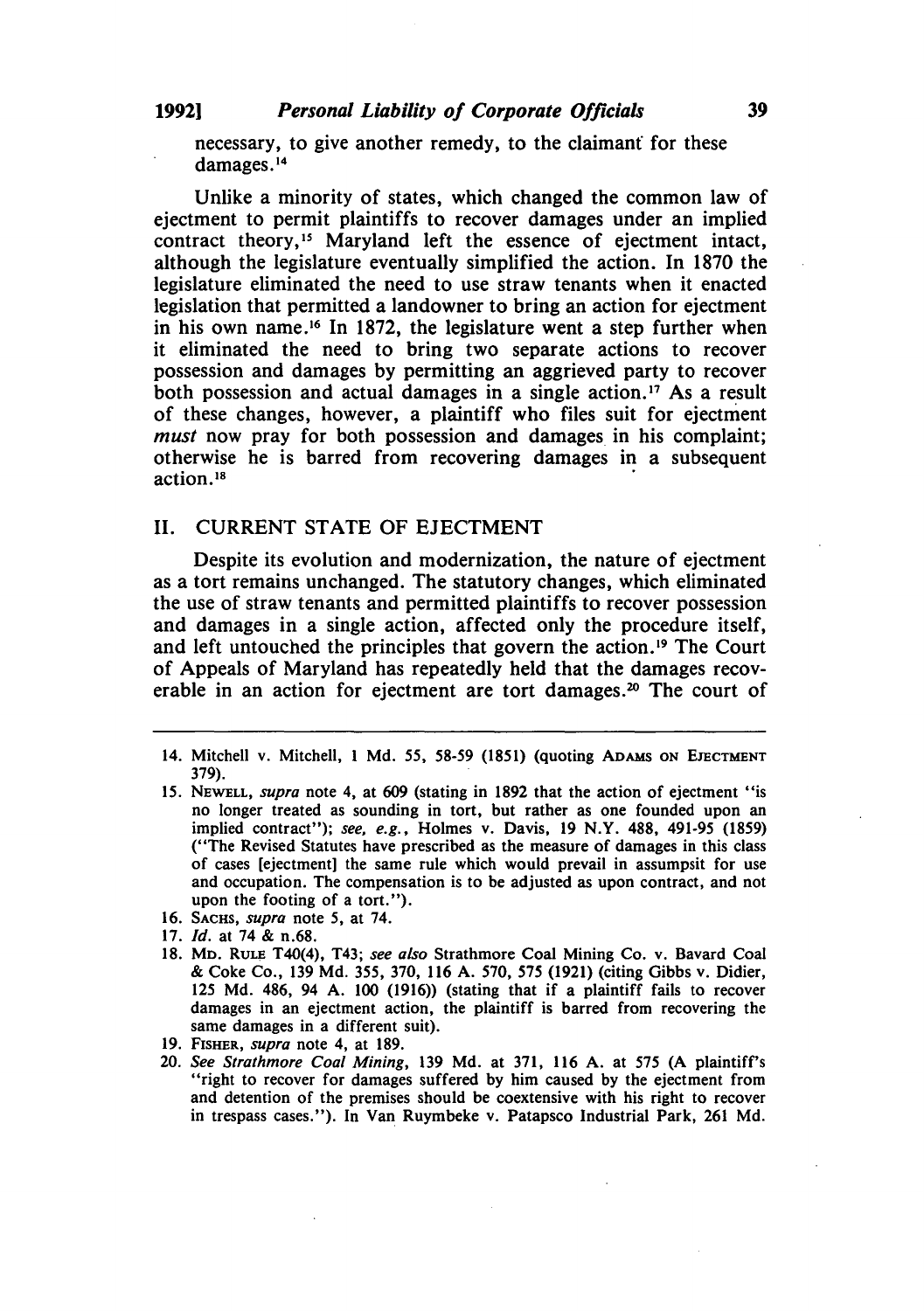appeals' treatment of damages in actions for ejectment accords with other states which have not altered the common law of ejectment.21

The court of appeals reaffirmed its view of damages in actions for ejectment in *Metromedia Company v. WCBM Mary/and, Inc.* <sup>22</sup> The court in *WCBM* stated that "[a]n occupancy rightful because permissive becomes tortious when a proper demand to vacate is ignored and it is then the occupants become trespassers and damages for their wrongful occupancy begin to accrue."<sup>23</sup> Therefore, if an occupier of land refuses to vacate the premises upon the lawful demand of the owner or landlord, the occupier becomes a trespasser, i.e., a tortfeasor, and is liable for tort damages.

#### III. EJECTMENT PROCEDURE

Ejectment remains a cause of action to recover both possession of real property and damages resulting from the wrongful detention of the property. In order to prevail in an action for ejectment, a plaintiff must allege and prove that: (1) he has legal title to the property; (2) he has the right of possession; and (3) assuming damages are sought, he has suffered damages. 24 The damages recoverable are still designated as *mesne* profits,<sup>25</sup> defined as the annualized value of the premises wrongfully withheld,26 but can include the rental value

- 470, 485-86, 276 A.2d 61, 69 (1971), the court, quoting the trial judge, stated: "The Court recognizes that the profit of a business, in many instances, may be a true test of damages *in litigation oj a tortious nature.* The Court is mindful that, indeed, *profits in an ejectment case such as this* may, under some circumstances, be such as to create or cause profit, business profits to be a factor in the determination of damages *Jor a wrongful invasion and continued possession oj land such as would give rise to an ejectment action." Id.* (emphasis added).
- *21. See, e.g.,* Wilkerson v. Gibbs, 405 So. 2d 1053, 1056 (Fla. Dist. Ct. App. 1981) (ejectment plus action for damages "now exists [as) only one single tort"); Falejczyk v. Meo. 176 N.E.2d 10, 12 (Ill. App. Ct. 1961) (action for *mesne* profits after judgment in ejectment "springs from a trespass and a tortious holding"); McDonald v. Stone, 321 S.W.2d 845, 846. 850-51 (Tenn. Ct. App. 1958) (ejectment action characterized as a tort in which punitive damages were recoverable).
- 22. 327 Md. 514, 610 A.2d 791 (1992).
- *23. Id.* at 519, 610 A.2d at 794 (quoting Felt v. Sligo Hills, 226 Md. 190, 196, 172 A.2d 511, 514 (1961).
- 24. Janoske v. Friend, 261 Md. 358, 364, 275 A.2d 474, 477 (1971) (citing MD. RULE T42(b)).
- 25. MD. RULE T43.
- 26. Van Ruymbeke v. Patapsco Indus. Park, 261 Md. 470, 494, 276 A.2d 61, 73 (1921) (quoting MARTIN NEWELL, NEWELL ON EJECTMENT 607 (1982)); see supra note II and accompanying text.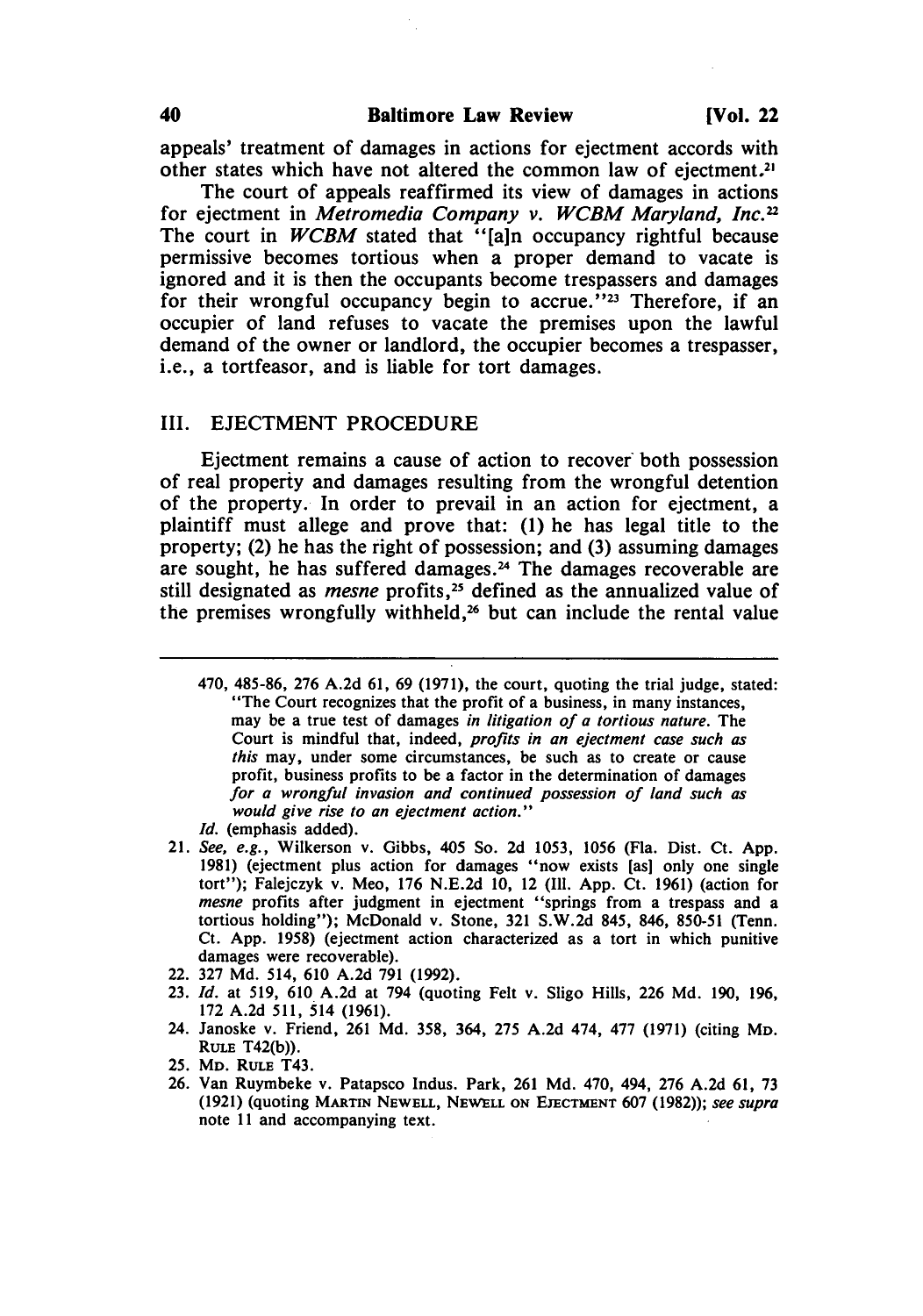of the premises or the profits derived by the wrongdoer from his use of the premises. 27

#### IV. LIABILITY OF CORPORATE OFFICIALS IN **EJECTMENT**

In 1972 the Court of Appeals of Maryland discussed the liability of corporate officials for tortious acts committed by their corporations and stated as follows:

The general rule is that corporate officers or agents are personally liable for those torts which they personally commit, or which they inspire or participate in, even though performed in the name of an artificial body .... [T]o make an officer of a corporation liable for the negligence of the corporation there must have been upon his part such a breach of duty as contributed to, or helped to bring about, the injury; he must have been a participant in the wrongful act.

. . . But liability is not limited to tortious acts which he actually and physically commits; it extends as well to tortious acts which he actually brings about.28

This has been the rule in Maryland for more than 100 years.<sup>29</sup>

Since the refusal to vacate premises upon the lawful demand of the owner or landlord constitutes tortious conduct, corporate officers and directors are subject to personal liability for such conduct.<sup>30</sup> The principle that a corporate officer is personally liable for the tortious acts which he inspires the corporation to commit and the tortious acts of the corporation in which he participates has been applied to a variety of circumstances in addition to ejectment.<sup>31</sup>

- 27. See Van Ruymbeke, 261 Md. at 492-94, 276 A.2d at 72-74 (holding that although it is proper to measure damages by the profits derived by the wrongdoer, rental value is a more appropriate measure when the wrongdoer's profits are uncertain, speculative, or remote).
- 28. Tedrow v. Deskin, 265 Md. 546, 550-51,290 A.2d 799,802-03 (1972) (citations omitted).
- 29. See Blaen Avon Coal v. McCulloh, 59 Md. 403, 418 (1883) (a corporate officer can be held liable for trespass committed by corporation); *see also* Bart Arconti & Sons, Inc. v. Ames-Ennis, Inc., 275 Md. 295, 312, 340 A.2d 225, 235 (1975) (discussing the general rule that officers and directors are liable for tortious conduct).
- 30. Metromedia Co. v. WCBM Md., Inc., 327 Md. 514, 518-22, 610 A.2d 791, 793-95 (1992).
- 31. See Tillman v. Wheaton-Haven Recreation Ass'n, 517 F.2d 1141, 1144 (4th Cir. 1975) ("[A] director who actually votes for the commission of a tort is personally liable, even though the wrongful act is performed in the name of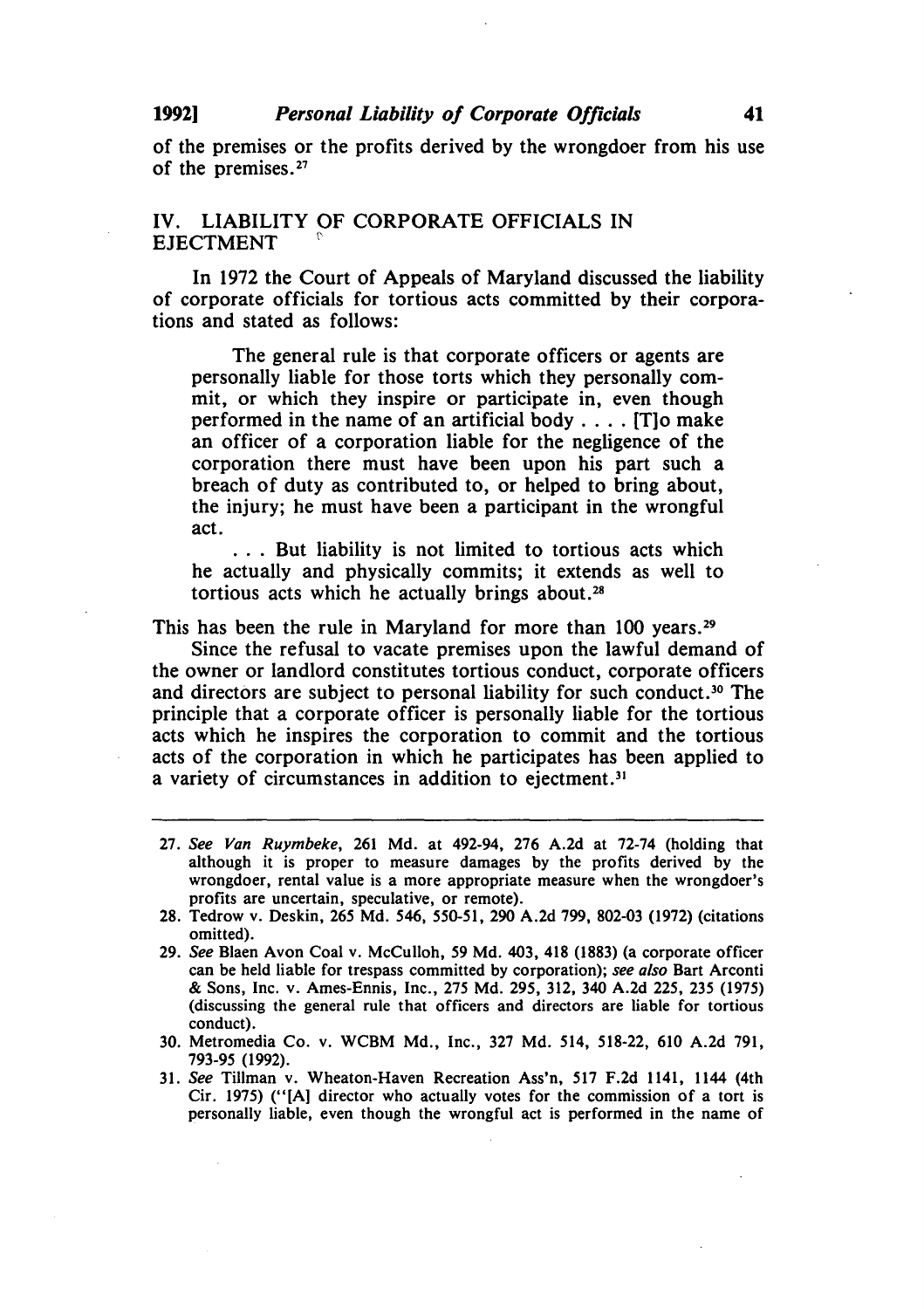## v. THE *WCBM* CASE

Metromedia Company ("Metromedia") was the sublessee of a parcel of land in Owings Mills, Maryland, from which it once operated a radio station.32 In early 1987 Metromedia entered into an agreement with Magic 680, Inc. ("Magic 680") for the sale of its operating equipment and for the "sub-subleasing" of the premises.<sup>33</sup> Magic 680 subsequently defaulted on its obligations under its agreement with Metromedia, and Metromedia re-entered the premises and repossessed the equipment.<sup>34</sup> A receiver (the "Receiver") was appointed to preserve Magic 680's assets to satisfy the claims of its creditors, including Metromedia, and to maintain the broadcast license.<sup>35</sup>

Following these events, Metromedia sought to find another purchaser and eventually entered into negotiations with WCBM Maryland, Inc. ("WCBM") and its chief executive officer, Nicholas Mangione ("Mangione").<sup>36</sup> These negotiations resulted in the execution of five agreements.37 Ultimately, the agreements were intended

the corporation."); Zeman v. Lotus Heart, Inc., 717 F. Supp. 373, 375 (D. Md. 1989) ("[A)gents and employees of a corporation may become jointly and severally liable with the corporation for torts committed by them while in the scope of service to the corporation."); Fletcher v. Havre De Grace Fireworks Co., 229 Md. 196, 200-01, 177 A.2d 908, 910 (1962) (officers and directors of fireworks company personally liable for trespass if they directed, participated or cooperated in an 'act that wrongfully triggered explosions that damaged the plaintiff's property); Levi v. Schwartz, 201 Md. 575, 583-84, 95 A.2d 322, 327 (1953) (president of development company liable for company's tortious deprivation of adjacent landowner's lateral support); Moniodis v. Cook, 64 Md. App. 1, 14, 494 A.2d 212, 218-19 (officer of corporation who is responsible for corporation's decision to fire employee may be held individually liable for tort of wrongful discharge), *cert. denied,* 304 Md. 631, 500 A.2d 649 (1985).

- *32. WCBM,* 327 Md. at 515, 610 A.2d at 792.
- *33. Id.*
- *34. Id.*
- *35. Id.* at 515-16, 610 A.2d at 792.
- *36. Id.* at 516, 610 A.2d at 792.
- 37. The parties entered into the following agreements:

1. A "Lease Agreement" in which Metromedia leased the radio station equipment to the receiver of Magic 680 until February 28, 1989, or closing, whichever happened first.

2. A "Sub-Sublease" in which Metromedia sub-subleased the Premises to the receiver of Magic 680 until February 28, 1989, or closing, whichever happened first.

3. A "Consulting Agreement" in which the receiver of Magic 680 engaged WCBM to assist the receiver in operating the radio station. This agreement was terminable by either party upon 72 hours written notice.

4. A "Purchase Agreement" in which the receiver of Magic 680 agreed to sell the broadcast license and radio station equipment to WCBM.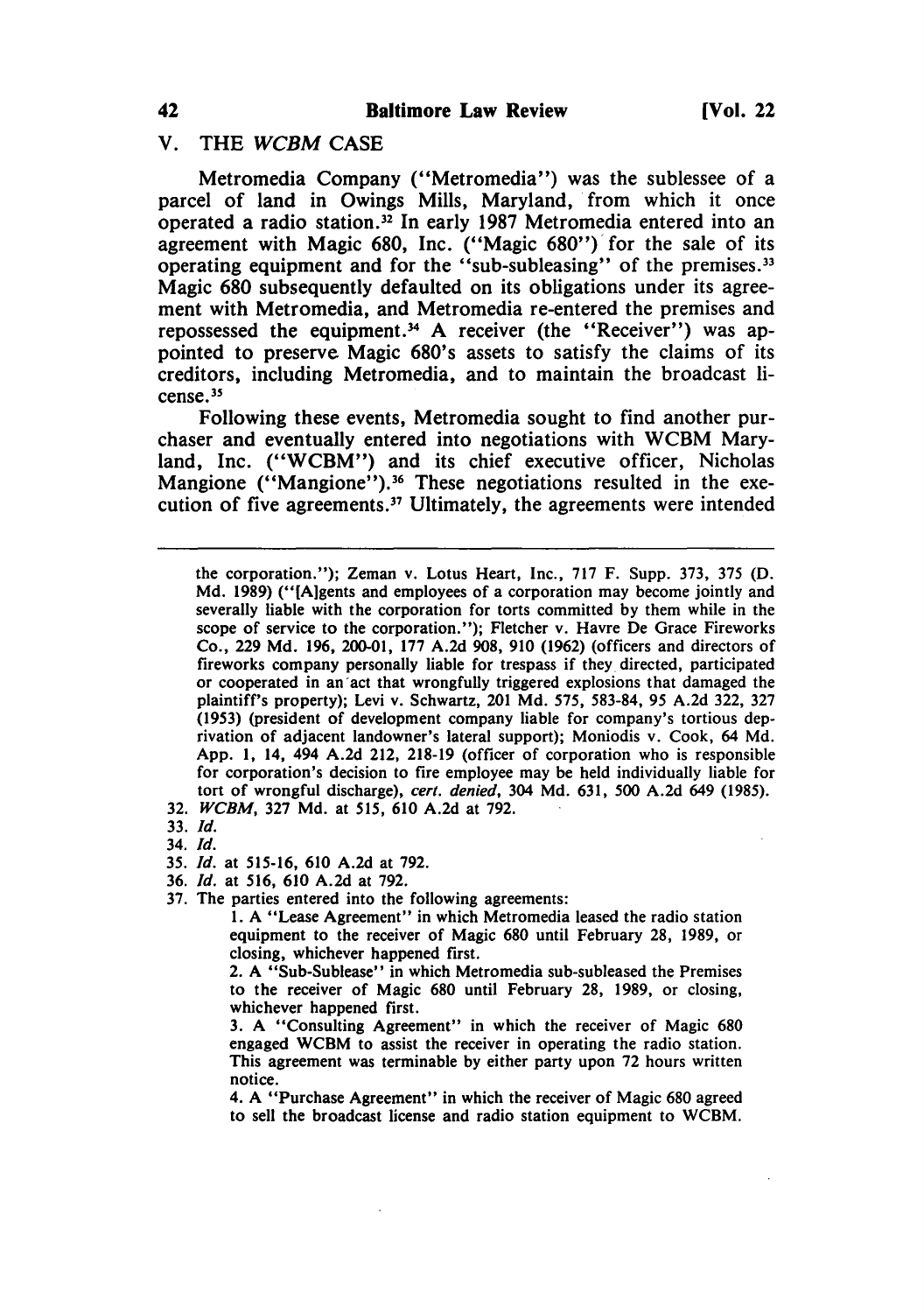to assign the broadcast license, to sell the equipment, and to grant a sub-sublease of the premises to WCBM.38 Under the agreements, the transaction was required to close no later than February 28, 1989. If the transaction did not close by the February 28, 1989 deadline, the agreements became null and void.39 Moreover, the Federal Communications Commission's ("FCC") approval of the application to transfer the broadcast license was a condition precedent to closing, and therefore, if the FCC failed to approve the application by the February 28, 1989 deadline, the agreements became null and void. $40$ 

Pending FCC approval, Metromedia "sub-subleased" the premises to the Receiver, who in turn granted WCBM the right to operate the radio station.<sup>41</sup> The Receiver's right to possess the premises terminated upon closing, *i.e.,* upon the FCC's approval of the license transfer, or February 28, 1989, whichever occurred first. 42 The FCC failed to approve the application to transfer the broadcast license prior to the February 28, 1989 deadline.<sup>43</sup> Shortly thereafter, Metromedia demanded that the Receiver and WCBM vacate the premises. 44 WCBM refused to vacate the premises on the ground that it was entitled to remain on the premises until the FCC rendered a decision on the application.4s

In October, 1989, Metromedia filed an action for ejectment against WCBM and its principal, Nicholas Mangione, seeking possession of the premises and damages. 46 At the conclusion of Metromedia's case, the trial court granted a motion for judgment in favor of Mangione.47 The court stated that Metromedia failed to show that Mangione dealt with them as an individual during the course of the

> FCC approval of the transfer of the broadcasting license to WCBM was a condition precedent to its obligation to close under this agreement. This agreement further provided that if closing were not concluded on or before February 28, 1989, it would become null and void.

> 5~ An "Agreement of Sub-Sublease" in which Metromedia agreed to sub-sublease the Premises to WCBM concurrently with the closing under the Purchase Agreement. This agreement provided that if closing were not consummated on or before February 28, 1989, it would become null and void.

Id. at 516 n.1, 610 A.2d at 792 n.1.

- *38. [d.* at 516, 610 A.2d at 792.
- *39. See supra* note 36.
- *40. [d.* at 515-16, 610 A.2d at 792-93.
- *41. [d.*
- 42. [d.
- *43. [d.* at 517, 610 A.2d at 793.
- 44. [d.
- *45. [d.*
- 46. [d.
- *47. [d.*